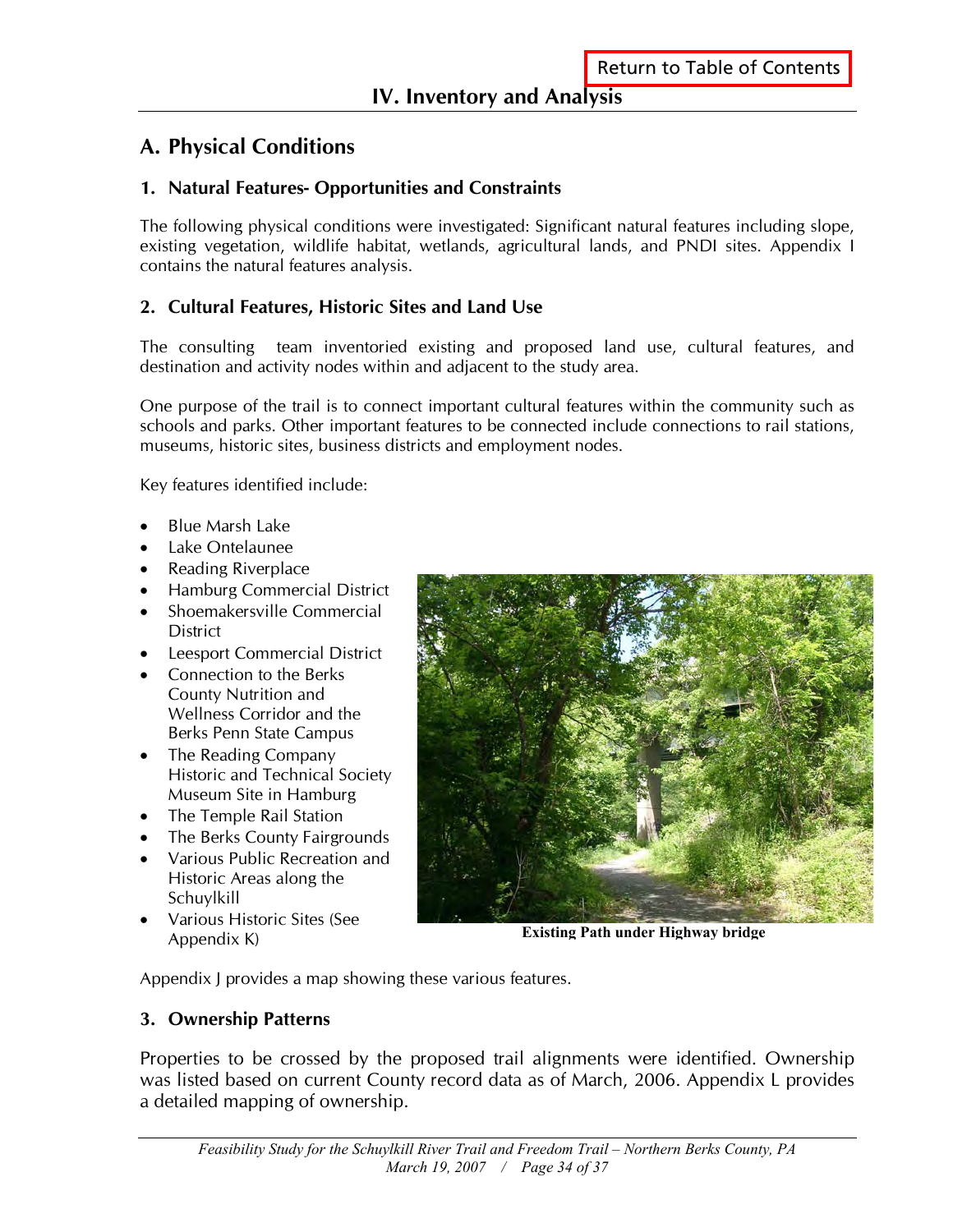#### **4. Transportation and Utility Corridors**

The Schuylkill River Heritage Area owes its origin to its role as a transportation corridor. The early nineteenth century saw the construction of the canal. Later in the nineteenth century, first the Reading Company and then the Pennsylvania Railroad built railroads. In the study area both of these railway corridors are maintained and operated today by the Reading and Northern Railway. The abandoned canal's towpath provides the optimal alignment for the Schuylkill River Trail from Cross Key's Bridge to Hamburg.

The Study Team investigated several bridges that impact the trail alignment. Existing highway bridges provide opportunities to connect neighborhoods on both sides of the river to the trail. Several highway bridges were assessed to determine how they might best support this function.

At the northern end of the trail, a trail bridge on a former railroad bridge connects Hamburg to the Bartram Trail. Interest has been expressed by the Reading Company Technical and Historical Society in modifying this bridge to carry excursion trains as well.

Bridges with low traffic volumes such as the ones at Wall Street Bridge at Leesport and Cross Keys can be made suitable for the trail by signage and pavement striping, or the installation of traffic separators.

On its southern end the trail will also make use of the Schuylkill Avenue Bridge in



**Proposed alignment through Ontelaunee Orchards**

Reading. Striping and signage are proposed for this bridge. This bridge provides a temporary connection to access River Place in central Reading until a bridge can be built at Confluence point.

Important highways follow and intersect this corridor. These highways in some cases would obstruct the trail alignment. Engineering solutions to these obstructions are proposed in this report.

Heavily trafficked Route 183 presents a barrier to the Freedom Trail. The study team evaluated options and proposed construction of a pedestrian overpass or underpass

#### **5. Other Land Use**

The study team investigated proposed land development activity as well as existing land uses. One area of particular concern was the proposed subdivision of the Walter Pohl property, Ontelaunee Orchards. A meeting was held with Mr. Pohl, and will require additional negotiations with Freedom Trail, Inc.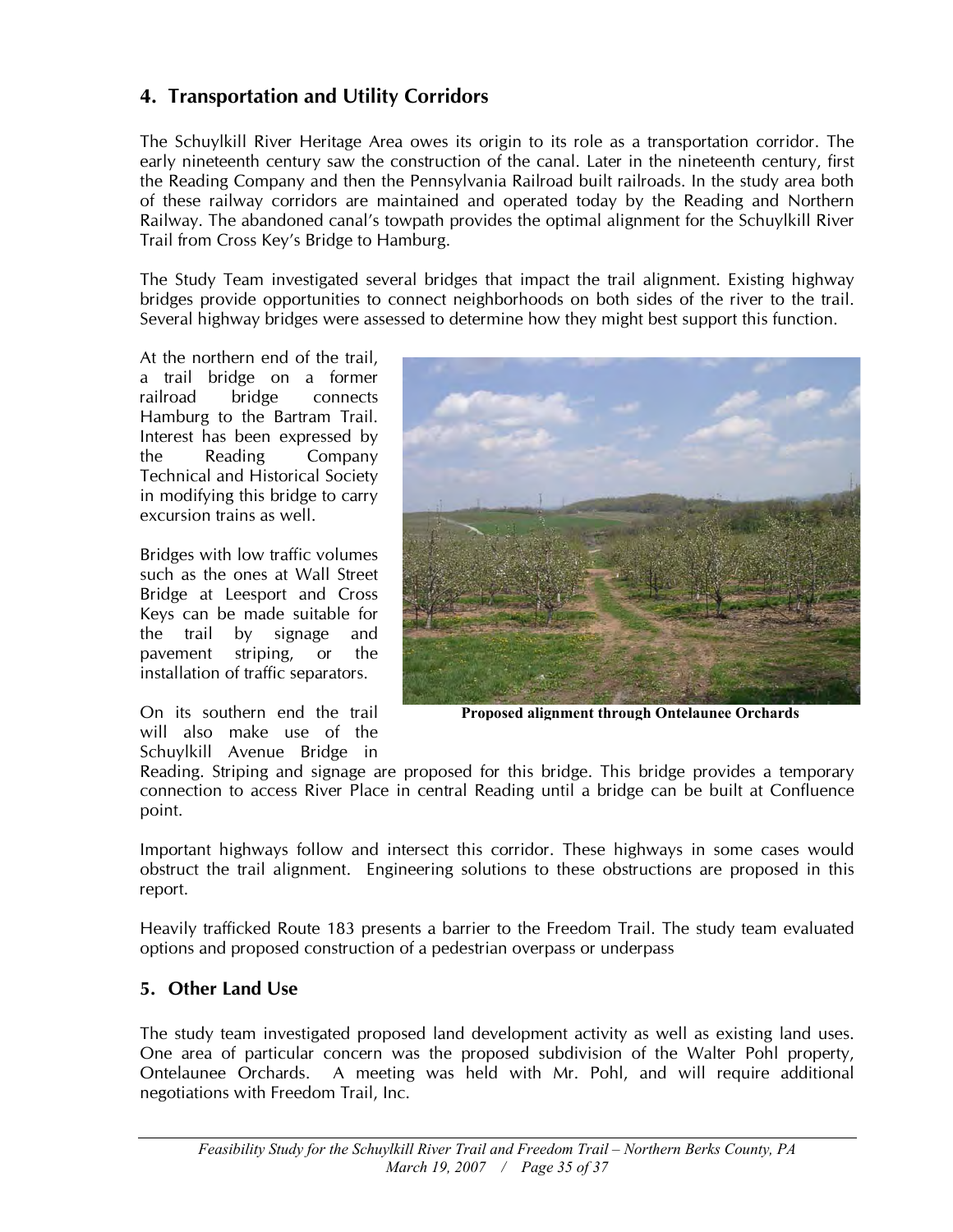### **6. Environmental Quality.**

Areas that could potentially be contaminated by hazardous materials from past industrial uses were visually investigated. See Appendix F.

## **B. Analysis Maps**

Composite Analysis Maps were prepared to summarize the conditions inventoried. These maps are provided in Appendices I and J.

# **C. Usage Feasibility**

The Schuylkill River Trail Reading to Hamburg is one of the last remaining links to be completed in the 130 mile Schuylkill River corridor, extending from the confluence with the Delaware River in Philadelphia to the headwaters in Schuylkill County. The trail is either completed, under construction, or under study by Schuylkill River Heritage Area, municipal planning agencies, and non-profit organizations. This trail will be a major regional recreational resource.

The proposed Freedom Trail will provide a reportedly 75-mile carriage loop from Blue Marsh Lake to Lake Ontelaunee and a spur to Reading. This would be a unique location for carriage rallies serving the entire East Coast. Horse drawn carriage rallies could contribute to the vitality of Reading Riverplace.

Recreational users of the trail system are anticipated to include:

- Joggers, Hikers and Walkers
- Bicyclists
- Anglers
- Equestrians (on the Freedom Trail, and the Schuylkill River Trail from Reading to Cross Keys)

As an integral part of Berks County, and with links to so many neighborhoods, towns, employment and commercial centers, the study anticipates use for local travel and commuting. Major benefits identified in interview and public workshops include:

- The ability to avoid traffic congestion.
- The ability to commute in a highly desirable, relaxing environment.
- The competitiveness afford by "short-cuts" created by the proposed new bridges. Distances by trail may be much less than those on the highway for many trips.

# **D. Legal Feasibility**

Legal issues to be addressed include the following:

- Zoning approvals from municipal governments may be required.
- In order to establish a trail head at the Fairgrounds, zoning restrictions on use of the Fairgrounds established by Bern Township must be modified.
- Approvals from the Public Utility Commission will be needed for an at-grade crossing of the Reading and Northern Railroad line.